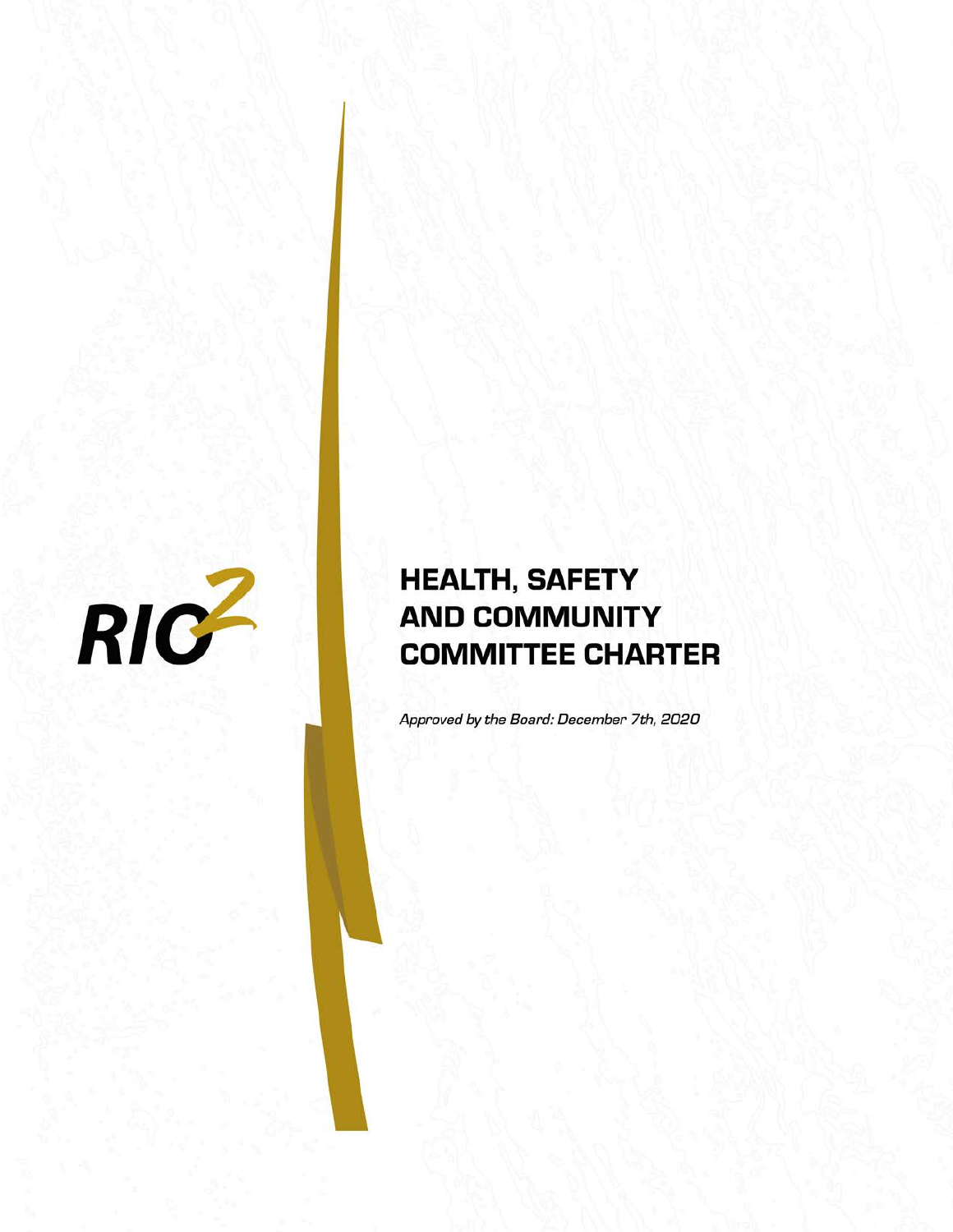### **SAFETY, OCCUPATIONAL HEALTH, ENVIRONMENT AND SOCIAL RESPONSIBILITY POLICY**

Rio2 Limited is committed to achieving high standards in the areas of Safety, Occupational Health, Environment and Social Responsibility and is committed to do the following:

#### **Health & Safety:**

- Prevent and control occupational hazards by developing, implementing, maintaining and improving environmental, health, and safety programs applying strong and clear leadership programs
- Ensure compliance with national and international legislation and norms of health and safety applicable to our activities
- Train and inform our participants about risks associated to their work functions and responsibilities
- To use technology when technically and economically feasible to reduce the exposure of our collaborators to the dangers associated with their activities
- To inform our participants about results of our health & Safety programs in order to strengthen our safety culture
- Promote employee and contractor participation in the development of health and safety standards for Rio2

## **Environmental Responsibility:**

- Adopt business strategies and initiatives that are respectful of the environment
- Prevent negative environmental impact that could be generated by our operations, ensuring the the protection of the environment
- Comply with applicable national and international regulations related to protection of the environment
- Demonstrate effective environmental management by defining, reviewing and updating, systematically and regularly, the fulfillment of the commitments made in the process of continuous improvement of our environment management system
- Manage renewable and non-renewable resources responsibly

#### **Social Responsibility:**

- Work as an organization who respects and values the community, its culture, traditions, patrimony and beliefs
- Apply Social Responsibility, as a factor associated with the search for good business practices, promoting ethical behavior, maintaining good relationships and being an active participant in the improvement of the quality of life of our stakeholders, promoting activities of self-management together with public or private organizations
- Provide clear/transparent communication through the development of participatory programs